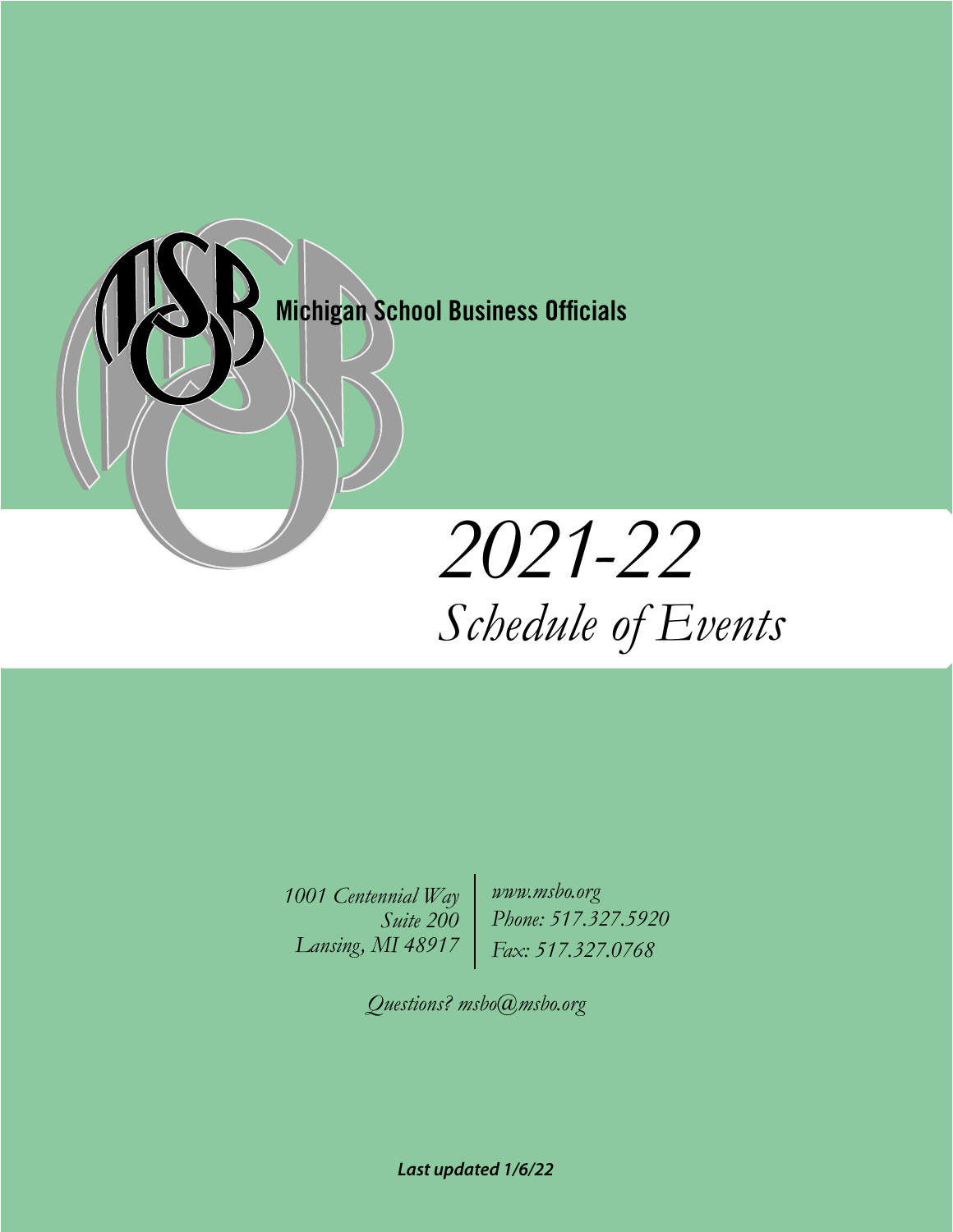## **Table of Contents**

| <b>Certification Classes</b>                             |
|----------------------------------------------------------|
| Business Office Manager (BOM) Required Classes  4        |
| Business Office Specialist (BOS) Required Classes  4     |
|                                                          |
| Chief Technology Officer (CTO) Required Classes5         |
|                                                          |
|                                                          |
| Human Resources Specialist (HRS) Required Classes        |
|                                                          |
| Pupil Accounting Auditor (PAA) Required Classes          |
| Pupil Accounting Specialist (PAS) Required Classes 8     |
|                                                          |
| School Payroll Specialist (SPS) Required Classes 8       |
| Specialist in Educational Data (SED) Required Classes  9 |
| Transportation Director (CTD) Required Classes9          |
|                                                          |
|                                                          |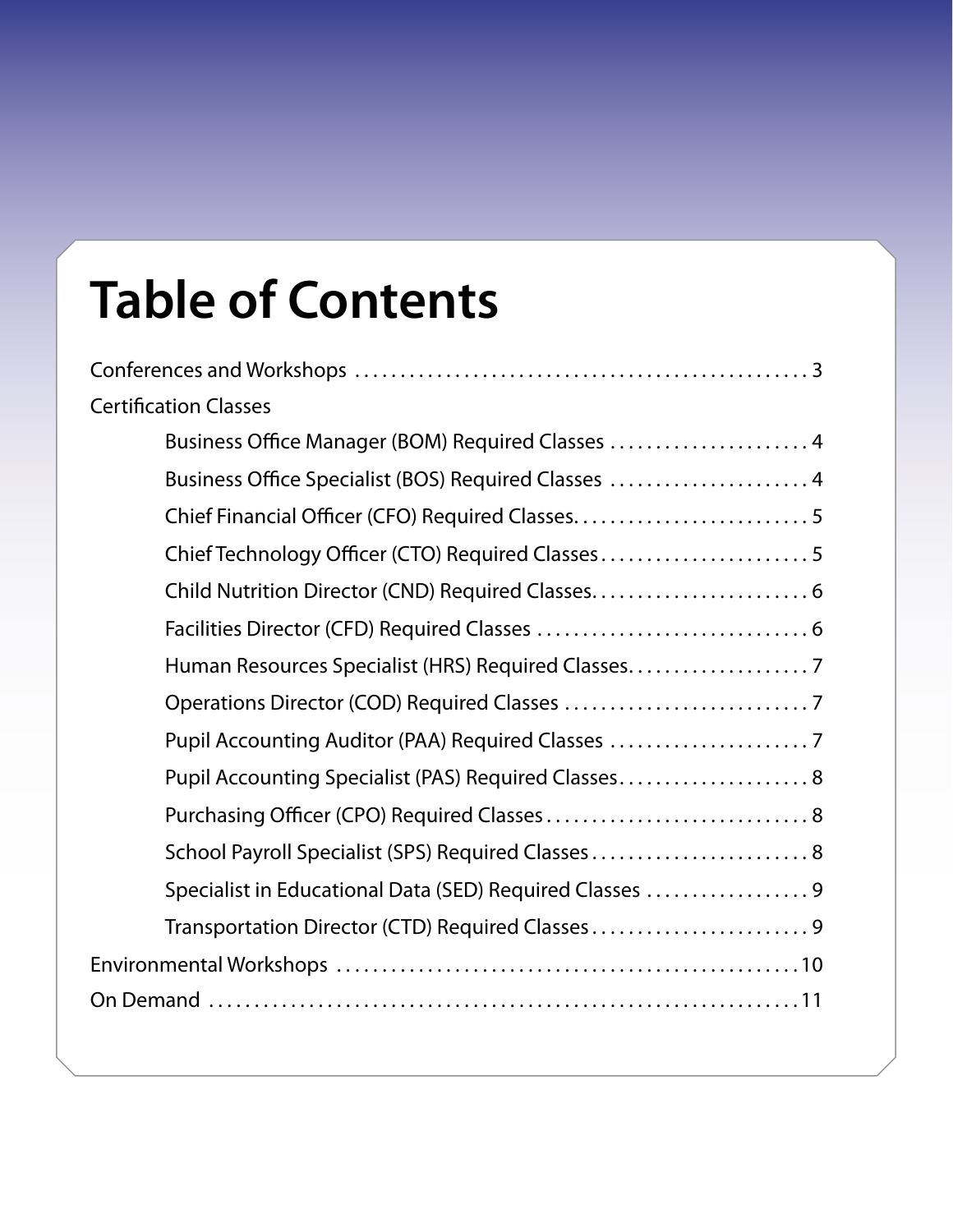<span id="page-2-0"></span>

*Visit www.msbo.org for event details or click on the event title below.*

*All MSBO conferences and workshops qualify for certification renewal credit.*

### **Conferences and Workshops**

| Date                    | Event                                                                       | Location                                             |
|-------------------------|-----------------------------------------------------------------------------|------------------------------------------------------|
| August 10, 2021         | <b>Back-to-School Workshop</b>                                              | Webinar - Live                                       |
| September 1, 2021       | <b>Financial Statement Preparation Workshop*</b>                            | Kellogg Hotel and Conference Center, East<br>Lansing |
| September 9, 2021       | <b>MDE/MSBO Workshop</b>                                                    | Webinar - Live                                       |
| October 3-5, 2021       | 23rd Annual Facilities/Operations Director Conference                       | Crystal Mountain Resort, Thompsonville, MI           |
| October 6, 2021         | <b>Group Solutions - Current Issues*</b>                                    | Kellogg Hotel and Conference Center, East<br>Lansing |
| October 21-22, 2021     | <b>School Finance Services Committee - Northern Michigan Workshop</b>       | Cancelled                                            |
| November 30, 2021       | <b>Financial Statement Preparation Workshop*</b>                            | Kellogg Hotel and Conference Center, East<br>Lansing |
| January 18-19, 2022     | <b>Financial Strategies Conference</b>                                      | TBD                                                  |
| <b>February 1, 2022</b> | <b>Group Solutions - Current Issues*</b>                                    | <b>Courtyard by Marriott Lansing Downtown</b>        |
| March 22, 2022          | <b>Registry of Educational Personnel (REP): Get Your Questions Answered</b> | Webinar - Live                                       |
| March 23, 2022          | <b>Property Tax Overview</b>                                                | MSBO, Lansing or Webinar - Live                      |
| April 26-28, 2022       | <b>MSBO Annual Conference &amp; Exhibit Show</b>                            | Amway Grand Plaza Hotel and DeVos Place              |
| June 8, 2022            | <b>Financial Statement Preparation Workshop*</b>                            | Kellogg Hotel and Conference Center, East<br>Lansing |
| June 9, 2022            | <b>Business Manager/CPA Workshop</b>                                        | Kellogg Hotel and Conference Center, East<br>Lansing |

**\* Required for renewal of Business Office Manager and Chief Financial Officer certification.**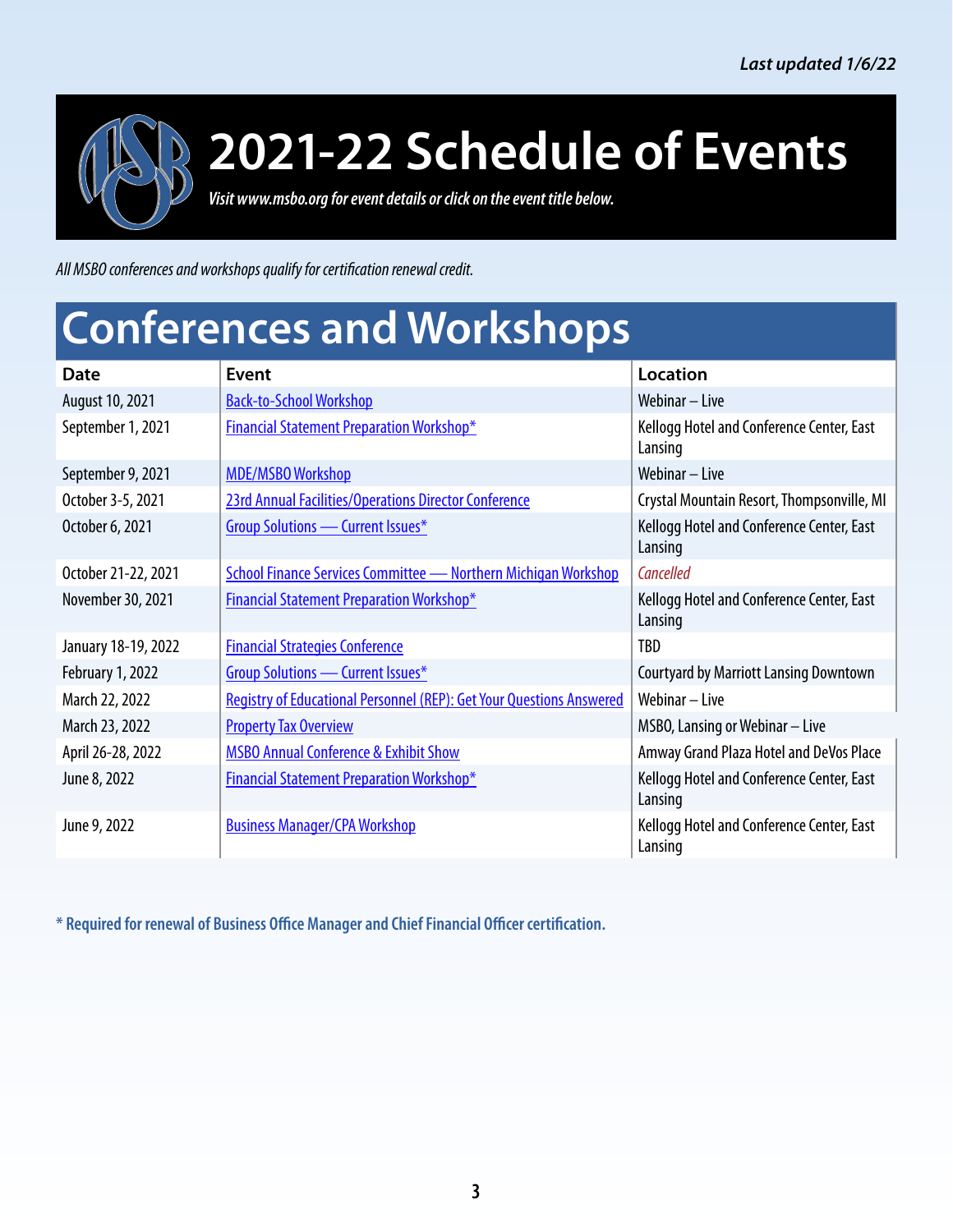<span id="page-3-0"></span>

*Visit www.msbo.org for event details or click on the event title below.*

To find out more about MSBO's Voluntary Certification Program, go to www.msbo.org/professional-development/msbo-certification-program *Classes that are not required in your track can be used as elective credit.*

### **Certification Classes**

### **Business Office Manager (BOM) Required Classes**

| $- - - - - - -$                                          |                                                              |                                                                          |
|----------------------------------------------------------|--------------------------------------------------------------|--------------------------------------------------------------------------|
| <b>Date</b>                                              | Event                                                        | <b>Location</b>                                                          |
| September 1, 2021                                        | <b>Financial Statement Preparation Workshop Renewal only</b> | Kellogg Hotel and Conference Center, East Lansing                        |
| September 21-22, 2021                                    | <b>Introduction to School Business</b>                       | Kellogg Hotel and Conference Center, East Lansing or<br><b>On Demand</b> |
| October 6, 2021                                          | <b>Group Solutions - Current Issues</b> Renewal only         | Kellogg Hotel and Conference Center, East Lansing                        |
| October 27, 2021                                         | <b>Effective Communications</b>                              | Webinar - Live                                                           |
| November 30, 2021                                        | <b>Financial Statement Preparation Workshop Renewal only</b> | Kellogg Hotel and Conference Center, East Lansing                        |
| December 2, 2021                                         | <b>Payroll and Related Personnel Issues</b>                  | Webinar - Live                                                           |
| December 7, 2021                                         | <b>Purchasing Overview</b>                                   | Webinar - Live                                                           |
| December 9, 2021                                         | <b>Principles of Education</b>                               | Webinar - Live                                                           |
| January 11, 2022                                         | <b>Technology for the Business Manager</b>                   | Webinar - Live                                                           |
| <b>February 1, 2022</b>                                  | <b>Group Solutions - Current Issues</b> Renewal only         | <b>Courtyard by Marriott Lansing Downtown</b>                            |
| February 17, 2022                                        | <b>Collective Bargaining Agreement, Contracts</b>            | Webinar - Live                                                           |
| February 23, 2022                                        | <b>Cash Management</b>                                       | Webinar - Live                                                           |
| March 8, 2022                                            | <b>Team Leadership (Morning)</b>                             | Webinar - Live                                                           |
| March 8, 2022                                            | <b>Team Leadership (Afternoon)</b>                           | Webinar - Live                                                           |
| March 16, 2022                                           | <b>Labor Relations/Employment Law</b>                        | The Graduate, East Lansing                                               |
| April 20, 2022                                           | <b>Certification Wrap-up/Ethics</b>                          | Webinar - Live                                                           |
| June 8, 2022                                             | <b>Financial Statement Preparation Workshop Renewal only</b> | Kellogg Hotel and Conference Center, East Lansing                        |
| <b>Business Office Specialist (BOS) Required Classes</b> |                                                              |                                                                          |
| <b>Date</b>                                              | Event                                                        | <b>Location</b>                                                          |

| <b>Date</b>           | Event                                             | Location                                                          |
|-----------------------|---------------------------------------------------|-------------------------------------------------------------------|
| September 21-22, 2021 | <b>Introduction to School Business</b>            | Kellogg Hotel and Conference Center, East Lansing or<br>On Demand |
| December 9, 2021      | <b>Principles of Education</b>                    | Webinar – Live                                                    |
| February 17, 2022     | <b>Collective Bargaining Agreement, Contracts</b> | Webinar – Live                                                    |
| February 23, 2022     | <b>Cash Management</b>                            | Webinar – Live                                                    |
| March 8, 2022         | <b>Team Leadership (Morning)</b>                  | Webinar – Live                                                    |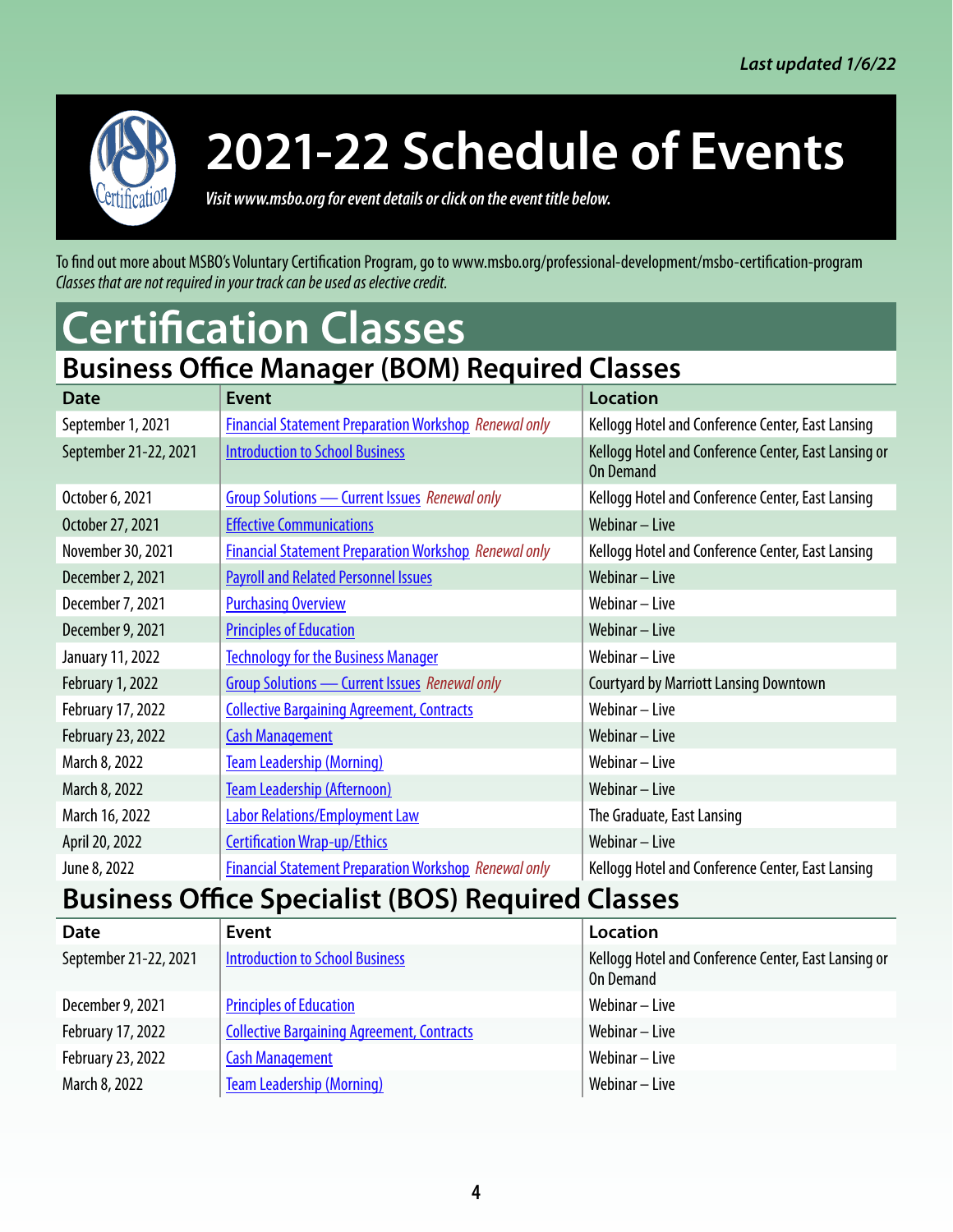<span id="page-4-0"></span>

*Visit www.msbo.org for event details or click on the event title below.*

To find out more about MSBO's Voluntary Certification Program, go to www.msbo.org/professional-development/msbo-certification-program *Classes that are not required in your track can be used as elective credit.*

### **Certification Classes**

#### **Business Office Specialist (BOS) Required Classes**

| <b>Date</b>    | Event                               | Location         |
|----------------|-------------------------------------|------------------|
| March 8, 2022  | Team Leadership (Afternoon)         | Webinar – Live   |
| April 20, 2022 | <b>Certification Wrap-up/Ethics</b> | Webinar $-$ Live |

#### **Chief Financial Officer (CFO) Required Classes**

| Chief Financial Omcer (CFO) Required Classes |                                                              |                                                                          |
|----------------------------------------------|--------------------------------------------------------------|--------------------------------------------------------------------------|
| <b>Date</b>                                  | <b>Event</b>                                                 | <b>Location</b>                                                          |
| September 1, 2021                            | <b>Financial Statement Preparation Workshop Renewal only</b> | Kellogg Hotel and Conference Center, East Lansing                        |
| September 21-22, 2021                        | <b>Introduction to School Business</b>                       | Kellogg Hotel and Conference Center, East Lansing or<br><b>On Demand</b> |
| October 6, 2021                              | <b>Group Solutions - Current Issues Renewal only</b>         | Kellogg Hotel and Conference Center, East Lansing                        |
| October 27, 2021                             | <b>Effective Communications</b>                              | Webinar - Live                                                           |
| November 17, 2021                            | <b>Bonding/Borrowing/Investing</b>                           | Webinar - Live                                                           |
| November 30, 2021                            | <b>Financial Statement Preparation Workshop Renewal only</b> | Kellogg Hotel and Conference Center, East Lansing                        |
| December 2, 2021                             | <b>Payroll and Related Personnel Issues</b>                  | Webinar - Live                                                           |
| December 7, 2021                             | <b>Purchasing Overview</b>                                   | Webinar - Live                                                           |
| December 9, 2021                             | <b>Principles of Education</b>                               | Webinar - Live                                                           |
| December 14, 2021                            | <b>Facilities for the Business Manager</b>                   | Webinar - Live                                                           |
| January 11, 2022                             | <b>Technology for the Business Manager</b>                   | Webinar - Live                                                           |
| January 27, 2022                             | <b>Insurance and Risk Management</b>                         | Webinar - Live                                                           |
| February 1, 2022                             | Group Solutions - Current Issues Renewal only                | <b>Courtyard by Marriott Lansing Downtown</b>                            |
| February 9, 2022                             | <b>Food Service for the Business Manager</b>                 | Webinar - Live                                                           |
| February 17, 2022                            | <b>Collective Bargaining Agreement, Contracts</b>            | Webinar - Live                                                           |
| February 23, 2022                            | <b>Cash Management</b>                                       | Webinar - Live                                                           |
| March 2, 2022                                | <b>Transportation for the Business Manager</b>               | Webinar - Live                                                           |
| March 8, 2022                                | <b>Team Leadership (Morning)</b>                             | Webinar - Live                                                           |
| March 8, 2022                                | <b>Team Leadership (Afternoon)</b>                           | Webinar - Live                                                           |
| March 16, 2022                               | <b>Labor Relations/Employment Law</b>                        | The Graduate, East Lansing                                               |
| March 23, 2022                               | <b>Property Tax Overview</b>                                 | MSBO, Lansing or Webinar - Live                                          |
| April 20, 2022                               | <b>Certification Wrap-up/Ethics</b>                          | Webinar - Live                                                           |
| June 8, 2022                                 | <b>Financial Statement Preparation Workshop Renewal only</b> | Kellogg Hotel and Conference Center, East Lansing                        |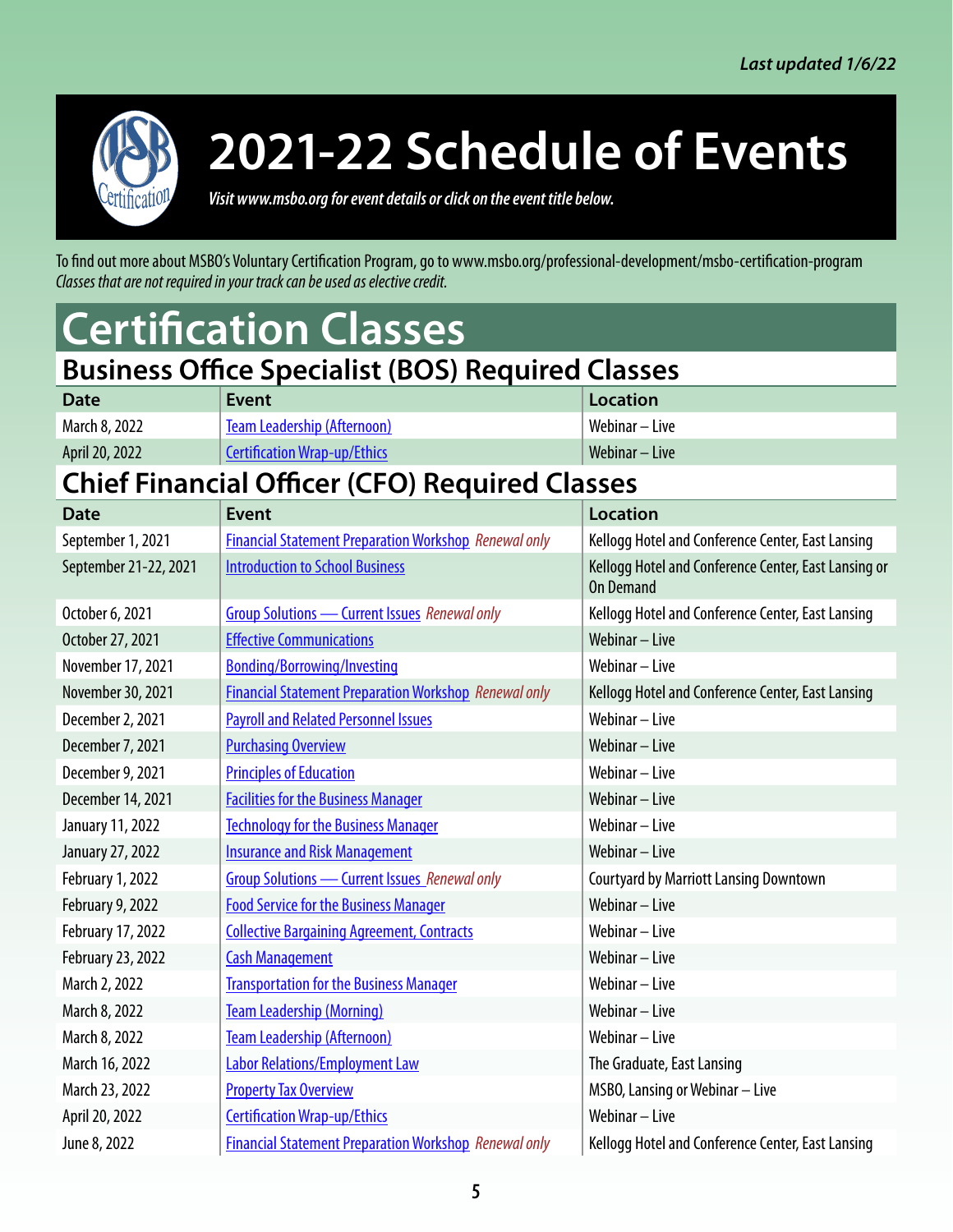<span id="page-5-0"></span>

*Visit www.msbo.org for event details or click on the event title below.*

To find out more about MSBO's Voluntary Certification Program, go to www.msbo.org/professional-development/msbo-certification-program *Classes that are not required in your track can be used as elective credit.*

### **Certification Classes**

| <b>Chief Technology Officer (CTO) Required Classes</b> |                                         |                        |
|--------------------------------------------------------|-----------------------------------------|------------------------|
| <b>Date</b>                                            | Event                                   | Location               |
| October 27, 2021                                       | <b>Effective Communications</b>         | Webinar - Live         |
| November 3, 2021                                       | <b>Technology in Education</b>          | MSBO, Lansing          |
| December 1, 2021                                       | <b>Time Management</b>                  | Webinar - Live         |
| December 9, 2021                                       | <b>Principles of Education</b>          | Webinar - Live         |
| January 13, 2022                                       | <b>Enterprise Software Applications</b> | Webinar - Live         |
| February 11-April 8, 2022                              | <b>Technology in the Classroom</b>      | Webinar - Live UPDATED |
| March 8, 2022                                          | <b>Team Leadership (Morning)</b>        | Webinar - Live         |
| March 8, 2022                                          | <b>Team Leadership (Afternoon)</b>      | Webinar - Live         |
| April 20, 2022                                         | <b>Certification Wrap-up/Ethics</b>     | Webinar - Live         |

#### **Child Nutrition Director (CND) Required Classes**

*For other required class offerings, visit the School Nutrition Association of Michigan website: michigansna.org.*

| <b>Date</b>      | Event                                      | Location                   |
|------------------|--------------------------------------------|----------------------------|
| October 13, 2021 | <b>Food Service Program Accountability</b> | Webinar - Live             |
| October 27, 2021 | <b>Effective Communications</b>            | Webinar – Live             |
| March 8, 2022    | <b>Team Leadership (Morning)</b>           | Webinar $-$ Live           |
| March 8, 2022    | <b>Team Leadership (Afternoon)</b>         | Webinar – Live             |
| March 16, 2022   | <b>Labor Relations/Employment Law</b>      | The Graduate, East Lansing |
| April 20, 2022   | <b>Certification Wrap-up/Ethics</b>        | Webinar – Live             |

#### **Facilities Director (CFD) Required Classes**

| <b>Date</b>       | <b>Event</b>                                      | Location       |
|-------------------|---------------------------------------------------|----------------|
| October 27, 2021  | <b>Effective Communications</b>                   | Webinar - Live |
| December 7, 2021  | <b>Purchasing Overview</b>                        | Webinar - Live |
| December 9, 2021  | <b>Principles of Education</b>                    | Webinar - Live |
| December 16, 2021 | <b>Utilities and Energy Efficiency</b>            | Webinar – Live |
| February 3, 2022  | <b>Facility Planning, Design and Construction</b> | Webinar - Live |
| February 24, 2022 | <b>Financial Analysis</b>                         | Webinar - Live |
| March 8, 2022     | <b>Team Leadership (Morning)</b>                  | Webinar – Live |
| March 8, 2022     | <b>Team Leadership (Afternoon)</b>                | Webinar - Live |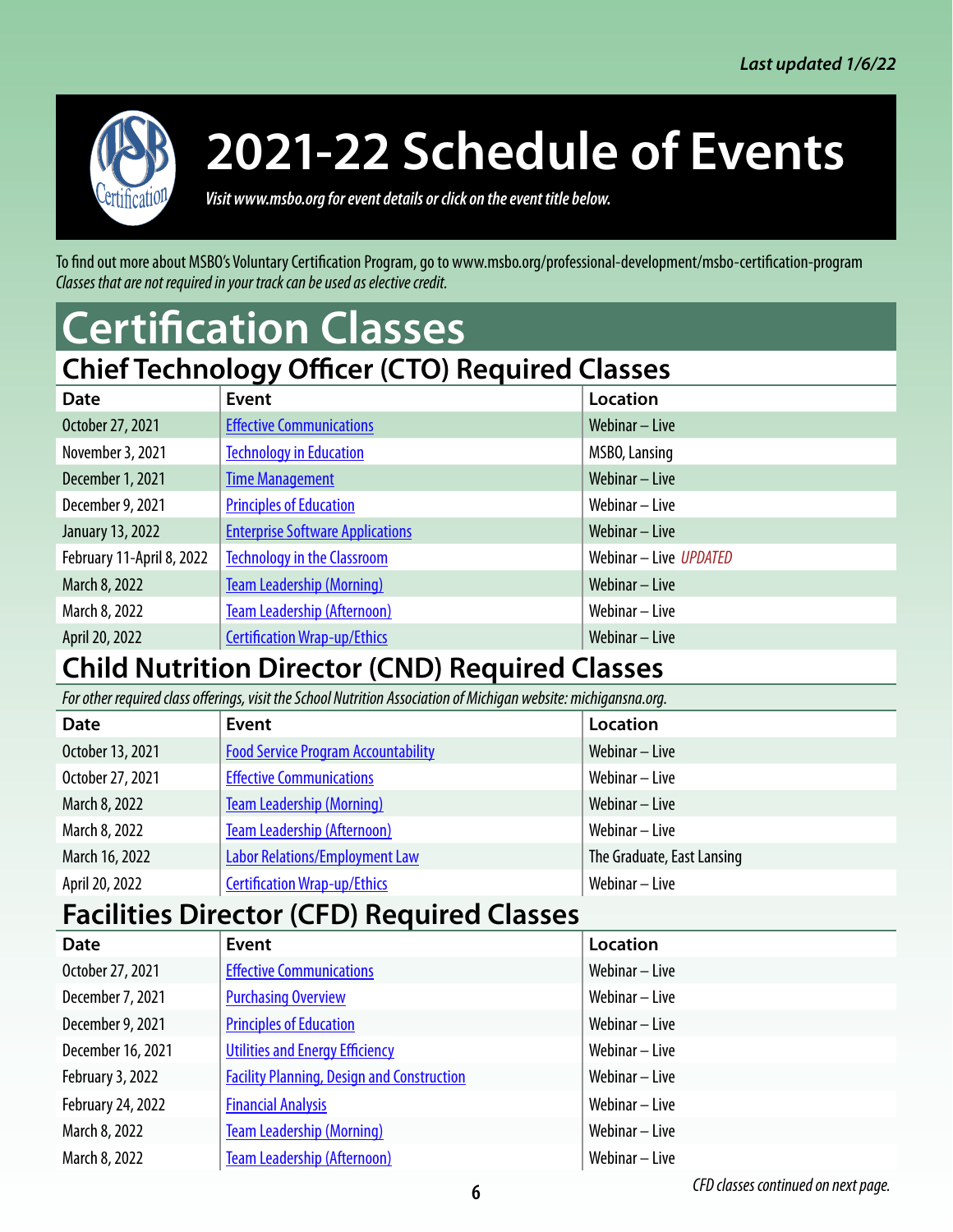<span id="page-6-0"></span>

*Visit www.msbo.org for event details or click on the event title below.*

To find out more about MSBO's Voluntary Certification Program, go to www.msbo.org/professional-development/msbo-certification-program *Classes that are not required in your track can be used as elective credit.*

### **Certification Classes**

#### **Facilities Director (CFD) Required Classes Date Event Exercise Event Exercise** March 15, 2022 [Introduction to Facilities Management](https://www.msbo.org/professional-development/events/introduction-to-facilities-management/) MSBO, Lansing April 20, 2022 **[Certification Wrap-up/Ethics](https://www.msbo.org/professional-development/events/certification-wrap-up-ethics-webinar-2/)** Webinar – Live

#### **Human Resources Specialist (HRS) Required Classes**

| <b>Date</b>           | Event                                             | Location                                                          |
|-----------------------|---------------------------------------------------|-------------------------------------------------------------------|
| September 21-22, 2021 | <b>Introduction to School Business</b>            | Kellogg Hotel and Conference Center, East Lansing or<br>On Demand |
| October 27, 2021      | <b>Effective Communications</b>                   | Webinar - Live                                                    |
| December 9, 2021      | <b>Principles of Education</b>                    | Webinar - Live                                                    |
| February 17, 2022     | <b>Collective Bargaining Agreement, Contracts</b> | Webinar - Live                                                    |
| March 8, 2022         | <b>Team Leadership (Morning)</b>                  | Webinar - Live                                                    |
| March 8, 2022         | <b>Team Leadership (Afternoon)</b>                | Webinar - Live                                                    |
| March 16, 2022        | <b>Labor Relations/Employment Law</b>             | The Graduate, East Lansing                                        |
| April 20, 2022        | <b>Certification Wrap-up/Ethics</b>               | Webinar - Live                                                    |

#### **Operations Director (COD) Required Classes**

*For other required class offerings, visit the Michigan Association for Pupil Transportation website: mapt.org.*

| <b>Date</b>      | <b>Event</b>                                      | Location                   |
|------------------|---------------------------------------------------|----------------------------|
| October 27, 2021 | <b>Effective Communications</b>                   | Webinar - Live             |
| December 1, 2021 | <b>Time Management</b>                            | Webinar - Live             |
| December 9, 2021 | <b>Principles of Education</b>                    | Webinar - Live             |
| February 3, 2022 | <b>Facility Planning, Design and Construction</b> | Webinar - Live             |
| March 8, 2022    | <b>Team Leadership (Morning)</b>                  | Webinar - Live             |
| March 8, 2022    | <b>Team Leadership (Afternoon)</b>                | Webinar - Live             |
| March 15, 2022   | <b>Introduction to Operations Management</b>      | MSBO, Lansing              |
| March 16, 2022   | <b>Labor Relations/Employment Law</b>             | The Graduate, East Lansing |
| April 20, 2022   | <b>Certification Wrap-up/Ethics</b>               | Webinar - Live             |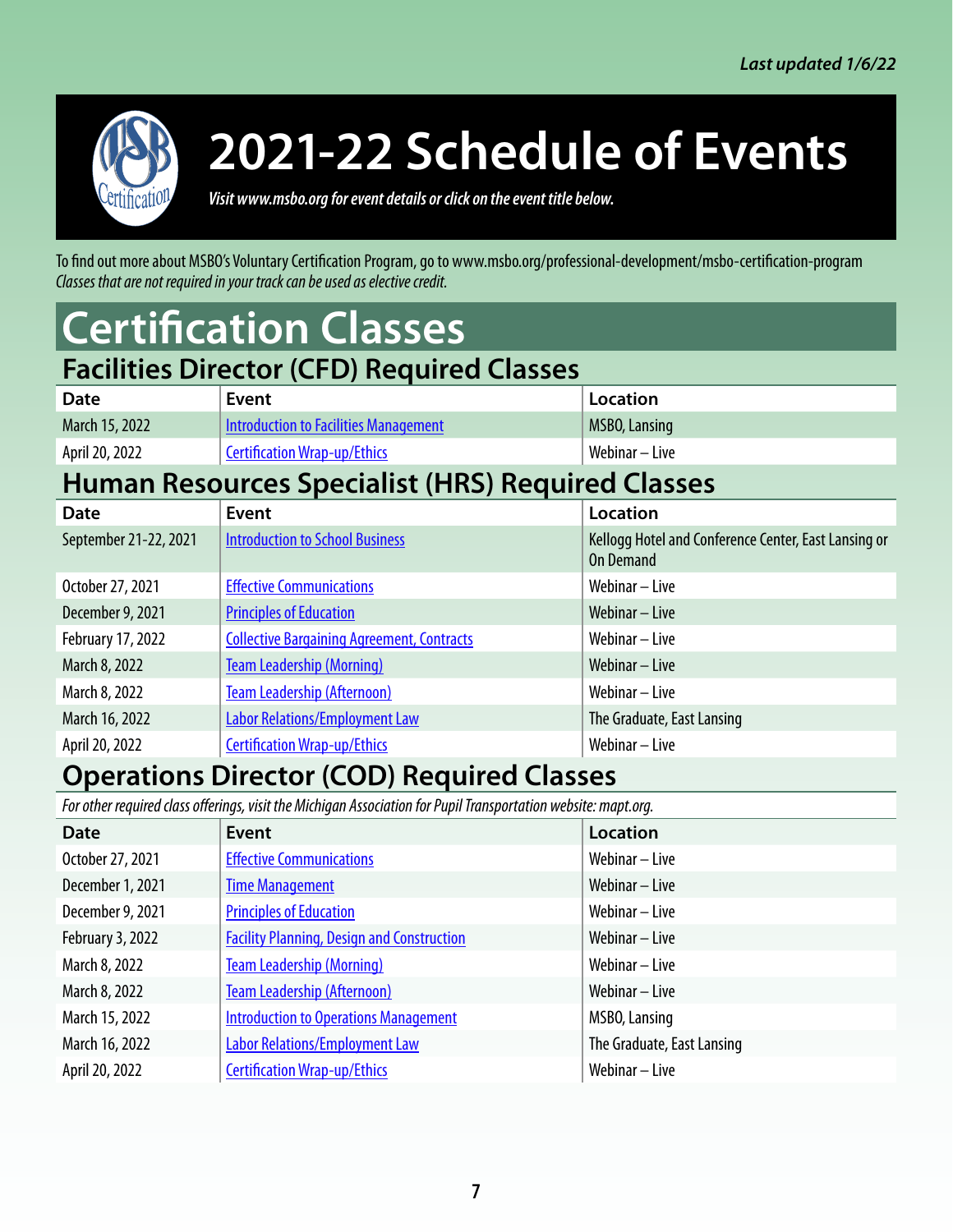<span id="page-7-0"></span>

*Visit www.msbo.org for event details or click on the event title below.*

To find out more about MSBO's Voluntary Certification Program, go to www.msbo.org/professional-development/msbo-certification-program *Classes that are not required in your track can be used as elective credit.*

### **Certification Classes Pupil Accounting Auditor (PAA) Required Classes**

*For other required class offerings, visit the Michigan Pupil Accounting and Attendance Association website: mpaaa.org.*

| <b>Date</b>      | Event                               | Location         |
|------------------|-------------------------------------|------------------|
| July 22, 2021    | <b>Days and Hours</b>               | Webinar - Live   |
| October 27, 2021 | <b>Effective Communications</b>     | Webinar - Live   |
| December 9, 2021 | <b>Principles of Education</b>      | Webinar – Live   |
| March 8, 2022    | <b>Team Leadership (Morning)</b>    | Webinar $-$ Live |
| March 8, 2022    | <b>Team Leadership (Afternoon)</b>  | Webinar – Live   |
| April 20, 2022   | <b>Certification Wrap-up/Ethics</b> | Webinar - Live   |

#### **Pupil Accounting Specialist (PAS) Required Classes**

*For other required class offerings, visit the Michigan Pupil Accounting and Attendance Association website: mpaaa.org.*

| <b>Date</b>      | Event                               | Location         |
|------------------|-------------------------------------|------------------|
| July 22, 2021    | <b>Days and Hours</b>               | Webinar - Live   |
| October 27, 2021 | <b>Effective Communications</b>     | Webinar - Live   |
| December 9, 2021 | <b>Principles of Education</b>      | Webinar $-$ Live |
| March 8, 2022    | <b>Team Leadership (Morning)</b>    | Webinar – Live   |
| March 8, 2022    | <b>Team Leadership (Afternoon)</b>  | Webinar $-$ Live |
| April 20, 2022   | <b>Certification Wrap-up/Ethics</b> | Webinar - Live   |

#### **Purchasing Officer (CPO) Required Classes**

| Date                  | Event                                   | Location                                                          |
|-----------------------|-----------------------------------------|-------------------------------------------------------------------|
| September 21-22, 2021 | <b>Introduction to School Business</b>  | Kellogg Hotel and Conference Center, East Lansing or<br>On Demand |
| October 27, 2021      | <b>Effective Communications</b>         | Webinar - Live                                                    |
| December 7, 2021      | <b>Purchasing Overview</b>              | Webinar - Live                                                    |
| December 9, 2021      | <b>Principles of Education</b>          | Webinar – Live                                                    |
| January 20, 2022      | <b>Principles of Contract Writing</b>   | Webinar – Live                                                    |
| March 8, 2022         | <b>Team Leadership (Morning)</b>        | Webinar - Live                                                    |
| March 8, 2022         | <b>Team Leadership (Afternoon)</b>      | Webinar - Live                                                    |
| March 10, 2022        | <b>How to Process and Evaluate Bids</b> | Webinar - Live                                                    |
| April 20, 2022        | <b>Certification Wrap-up/Ethics</b>     | Webinar - Live                                                    |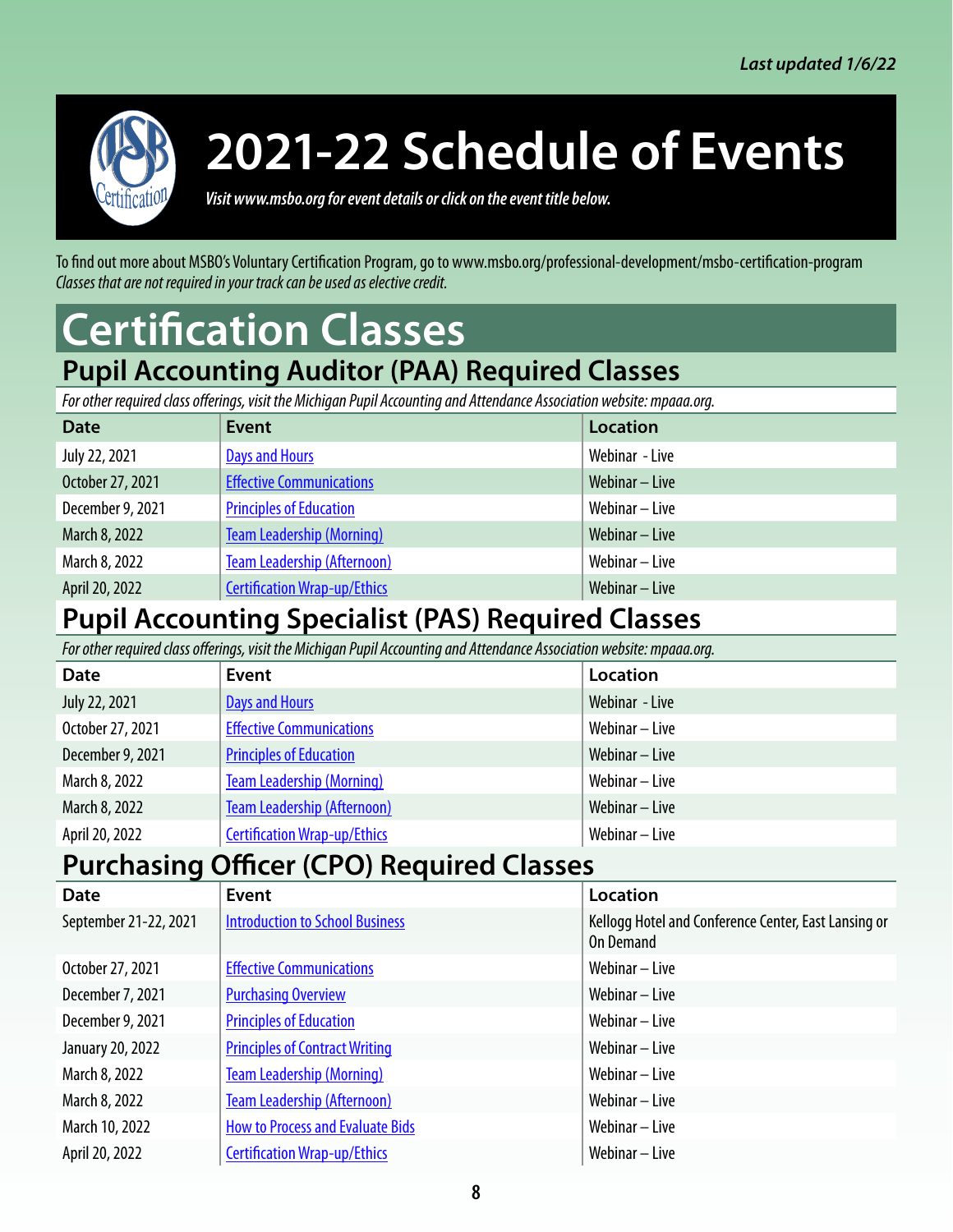<span id="page-8-0"></span>

*Visit www.msbo.org for event details or click on the event title below.*

To find out more about MSBO's Voluntary Certification Program, go to www.msbo.org/professional-development/msbo-certification-program *Classes that are not required in your track can be used as elective credit.*

### **Certification Classes**

#### **School Payroll Specialist (SPS) Required Classes**

| <b>Event</b>                                      | <b>Location</b>                                                   |  |  |  |
|---------------------------------------------------|-------------------------------------------------------------------|--|--|--|
| <b>Introduction to School Business</b>            | Kellogg Hotel and Conference Center, East Lansing or<br>On Demand |  |  |  |
| Year-End Payroll & Tax Returns (941), W-2s, etc.  | Webinar - Live and On Demand                                      |  |  |  |
| <b>Principles of Education</b>                    | Webinar – Live                                                    |  |  |  |
| <b>Accounting Manual and Chart of Accounts</b>    | Webinar – Live                                                    |  |  |  |
| <b>Collective Bargaining Agreement, Contracts</b> | Webinar – Live                                                    |  |  |  |
| <b>Certification Wrap-up/Ethics</b>               | Webinar - Live                                                    |  |  |  |
|                                                   |                                                                   |  |  |  |

#### **Specialist in Educational Data (SED) Required Classes**

*For other required class offerings, visit the Michigan Pupil Accounting and Attendance Association website: mpaaa.org.*

| <b>Date</b>      | Event                               | Location       |
|------------------|-------------------------------------|----------------|
| October 27, 2021 | <b>Effective Communications</b>     | Webinar - Live |
| November 4, 2021 | <b>Data Mining</b>                  | Webinar - Live |
| December 9, 2021 | <b>Principles of Education</b>      | Webinar - Live |
| March 8, 2022    | <b>Team Leadership (Morning)</b>    | Webinar – Live |
| March 8, 2022    | <b>Team Leadership (Afternoon)</b>  | Webinar - Live |
| April 20, 2022   | <b>Certification Wrap-up/Ethics</b> | Webinar - Live |

#### **Transportation Director (CTD) Required Classes**

*For other required class offerings, visit the Michigan Association for Pupil Transportation website: mapt.org.*

| <b>Date</b>       | $\cdot$ $\cdot$<br>Event                 | Location                   |
|-------------------|------------------------------------------|----------------------------|
| October 27, 2021  | <b>Effective Communications</b>          | Webinar – Live             |
| December 9, 2021  | <b>Principles of Education</b>           | Webinar – Live             |
| February 15, 2022 | <b>Accident Investigation Procedures</b> | Webinar – Live             |
| March 16, 2022    | <b>Labor Relations/Employment Law</b>    | The Graduate, East Lansing |
| April 20, 2022    | <b>Certification Wrap-up/Ethics</b>      | Webinar – Live             |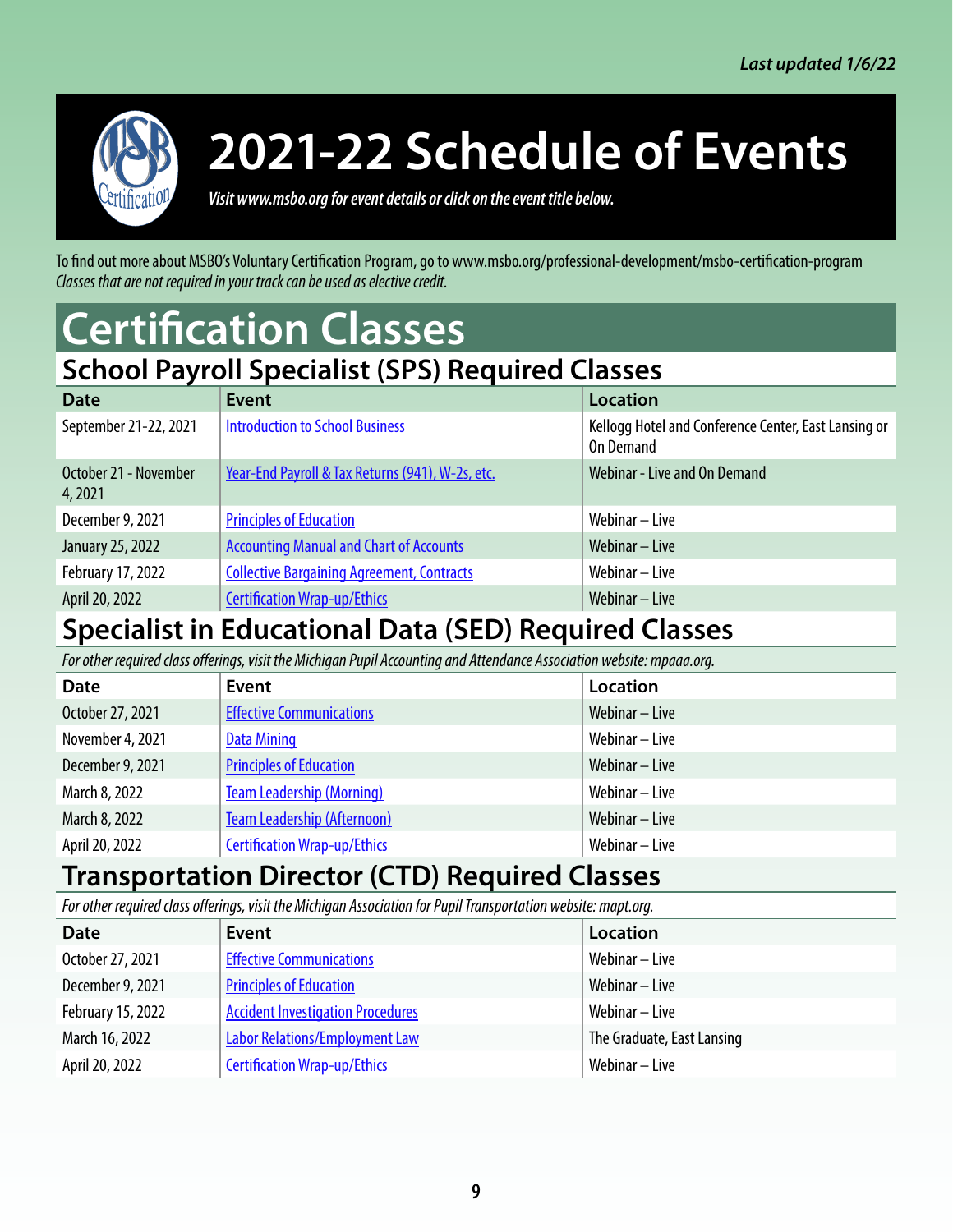<span id="page-9-0"></span>

*Visit www.msbo.org for event details or click on the event title below.*

### **Environmental Workshops**

| <b>Date</b>         | Event                                                      | Location             |
|---------------------|------------------------------------------------------------|----------------------|
| September 15, 2021  | <b>AHERA Designated Person Training CANCELLED</b>          | <b>MSBO, Lansing</b> |
| October 12-13, 2021 | <b>AHERA Operations and Maintenance Personnel</b>          | MSBO, Lansing        |
| January 12, 2022    | <b>AHERA Designated Person Training</b>                    | <b>MSBO, Lansing</b> |
| March 29, 2022      | <b>AHERA Designated Person Training</b>                    | MSBO, Lansing        |
| March 31, 2022      | <b>AHERA Inspectors &amp; Management Planners Training</b> | <b>MSBO, Lansing</b> |